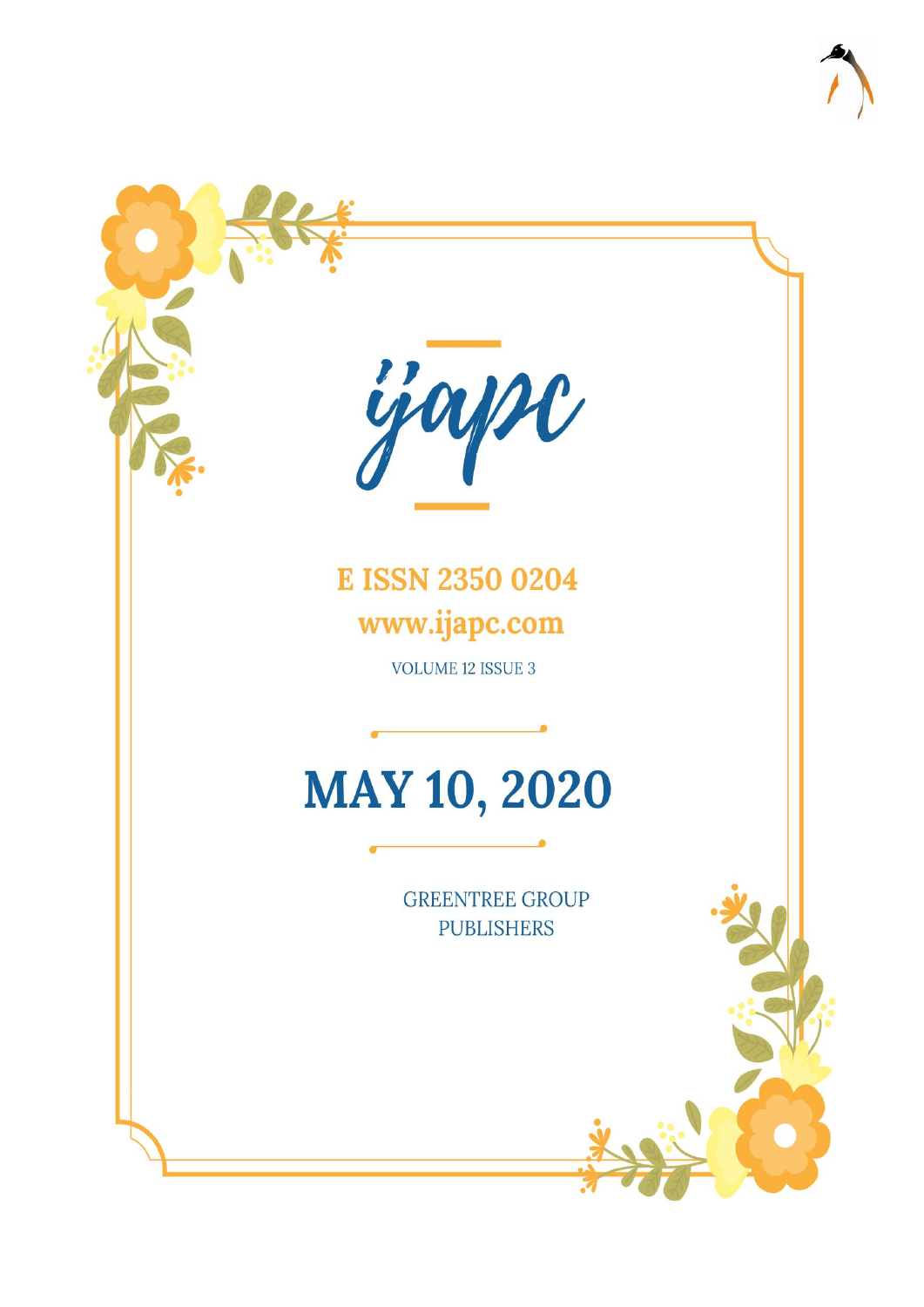

# **Int J Ayu Pharm Chem**

RESEARCH ARTICLE www.ijapc.com

**e-ISSN 2350-0204**

# **Pharmaceutical Standardization of** *Brahmyadi Ghrita*

Nashir N. Parmar<sup>1\*</sup>, Megha Sangwan<sup>2</sup>, Nandini More<sup>3</sup> and Swati Gadgil<sup>4</sup>

1,2,3,4Dept. of Rasashastraavum Bhaishajya Kalpana Vigyan, College of Ayurved, Bharati Vidyapeeth Deemed University, Pune, Maharashtra, India

## **ABSTRACT**

*Brahmyadi Ghrita* (BG) is a polyherbal formulation; explain in *ayurvedic* classics to treat various CNS conditions which comprise Bacopa monnieri, Brassica campestris, Acorus calamus, Hemidesmus indicus, Saussurea lappa, Piper longum and Rock salt; processed in cow ghee. In present study raw drugs were authenticated with Ayurvedic Pharmacopeia of India parameters. Standard operating procedure (SOP) for *Brahmyadi Ghrita* was developed in three different batches by maintaining drug proportion and temperature. The three batches were analysed and values are compared to get the mean scores & standard values were established.

## **KEYWORDS**

*Brahmyadi, Ghrita, Standardization*



\_\_\_\_\_\_\_\_\_\_\_\_\_\_\_\_\_\_\_\_\_\_\_\_\_\_\_\_\_\_\_\_\_\_\_\_\_\_\_\_\_\_\_\_\_\_\_\_\_\_\_\_\_\_\_\_\_\_\_\_\_\_\_\_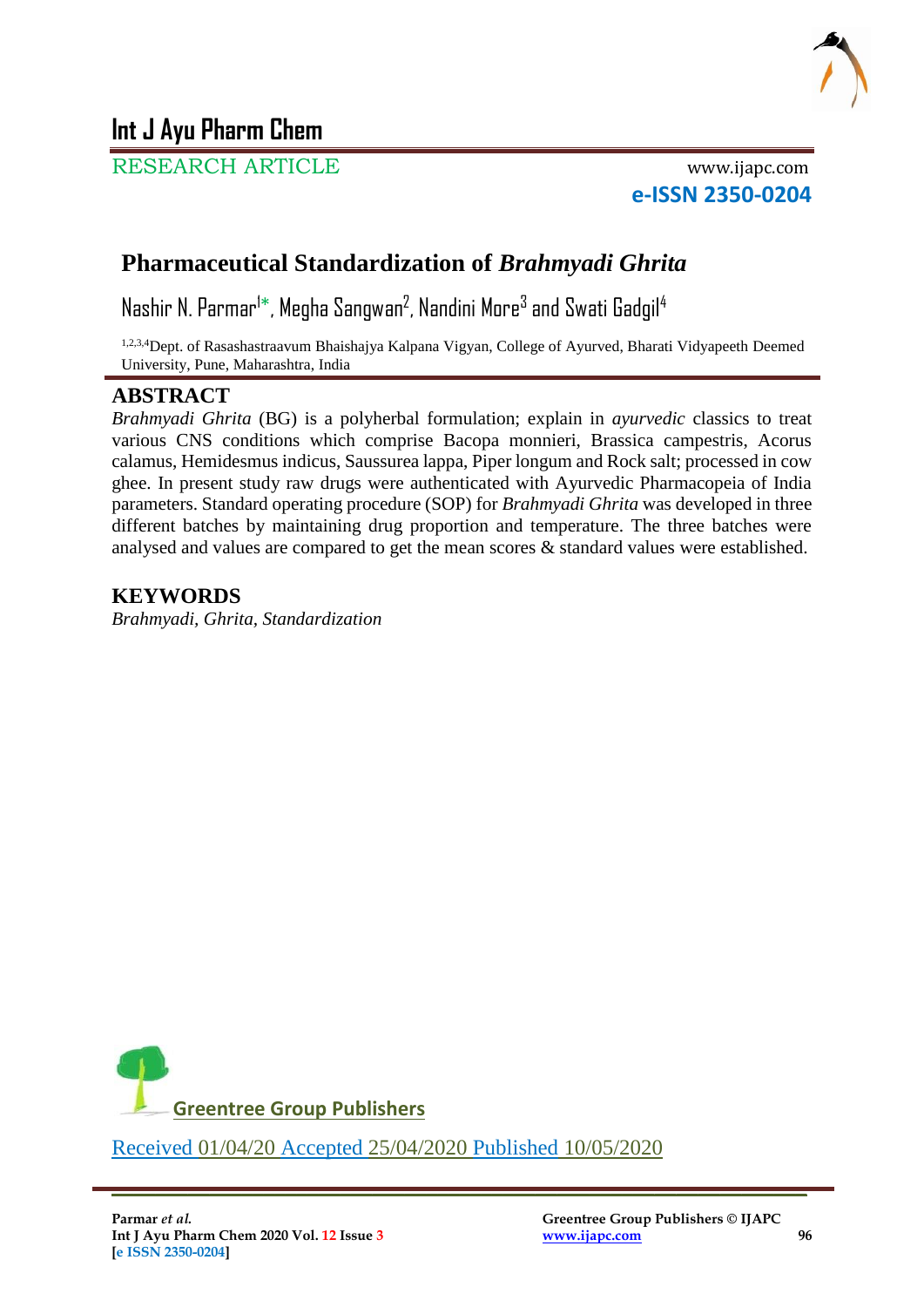

### **INTRODUCTION**

*Ayurved* has many herbal and herbomineral formulations in the different dosage forms. Majority of these formulations are *Ghrita* preparations. Ghrita is obtained from the class of mammalian of animal kingdom, especially of cow ghee. *Ghrita* is the best *Sneha Dravya* among all the *Sneha*s, because of its power to assimilating the properties of the substance which accompanies it. *Ghrita* does not give up its own properties even though it is mixed up with other substances which are having other properties. In the preparation of *Snehapaka*, particular matter and media, in specific ratio is taken and heated along with oil/ghee at a very specific temperature with certain duration till the completion test. Here, the principle is to transfer active constituent of herbs in lipid and water according to its solubility.Aim of this study is to establish standard operating procedure for manufacture of *Brahmyadi Ghrita<sup>1</sup>* and standard parameters for the same.

# **PHARMACEUTICAL STUDY MATERIALS**

**Ingredients:** *Brahmi<sup>2</sup> , Siddharthak<sup>3</sup> , Vacha<sup>4</sup> , Kushtha<sup>5</sup> , Sariva<sup>6</sup> , Pippali<sup>7</sup> , Saindhav lavan, Goghrita* and water. **Instruments:** Vessels, Gas stove, Measuring cylinder, cloth and glass bottle.

 $\mathcal{L}_\mathcal{L}$  , and the contribution of the contribution of the contribution of the contribution of the contribution of the contribution of the contribution of the contribution of the contribution of the contribution of

### **METHODOLOGY**

# **Selection and authentication of raw drug:**

All samples of each raw material [mentioned above] were procured from the market and were validated using consensus method. *Goghrita*(Cow ghee) was procured from the Katraj dairy, Pune, Maharasthra. Further the samples were standardized using Organoleptic and physicochemical standards according to *Ayurvedic Pharmacopeia of India*. Authentications of raw drugs were done in laboratory following API guidelines. Then authenticated samples were selected.

#### **Manufacturing of BG<sup>8</sup> :**

The drugs other than *Brahmi* were subjected to grinding separately so as to convert them into powder form (80 mess size). Freshly collected *Brahmi Panchanga* was washed and pounded to get its fine paste. Fine paste of all the remaining dry drugs was made by triturating them with water (20 ml) using mortar and pestle. Finally *Brahmi*paste & paste of remaining drugs was pounded & mixed to get a homogenous paste.

Cow ghee was heated on low flame. The triturated bolus was added to the cow ghee and mixed well. Then the mentioned amount of water was added and mixture was subjected to heat on low flame until the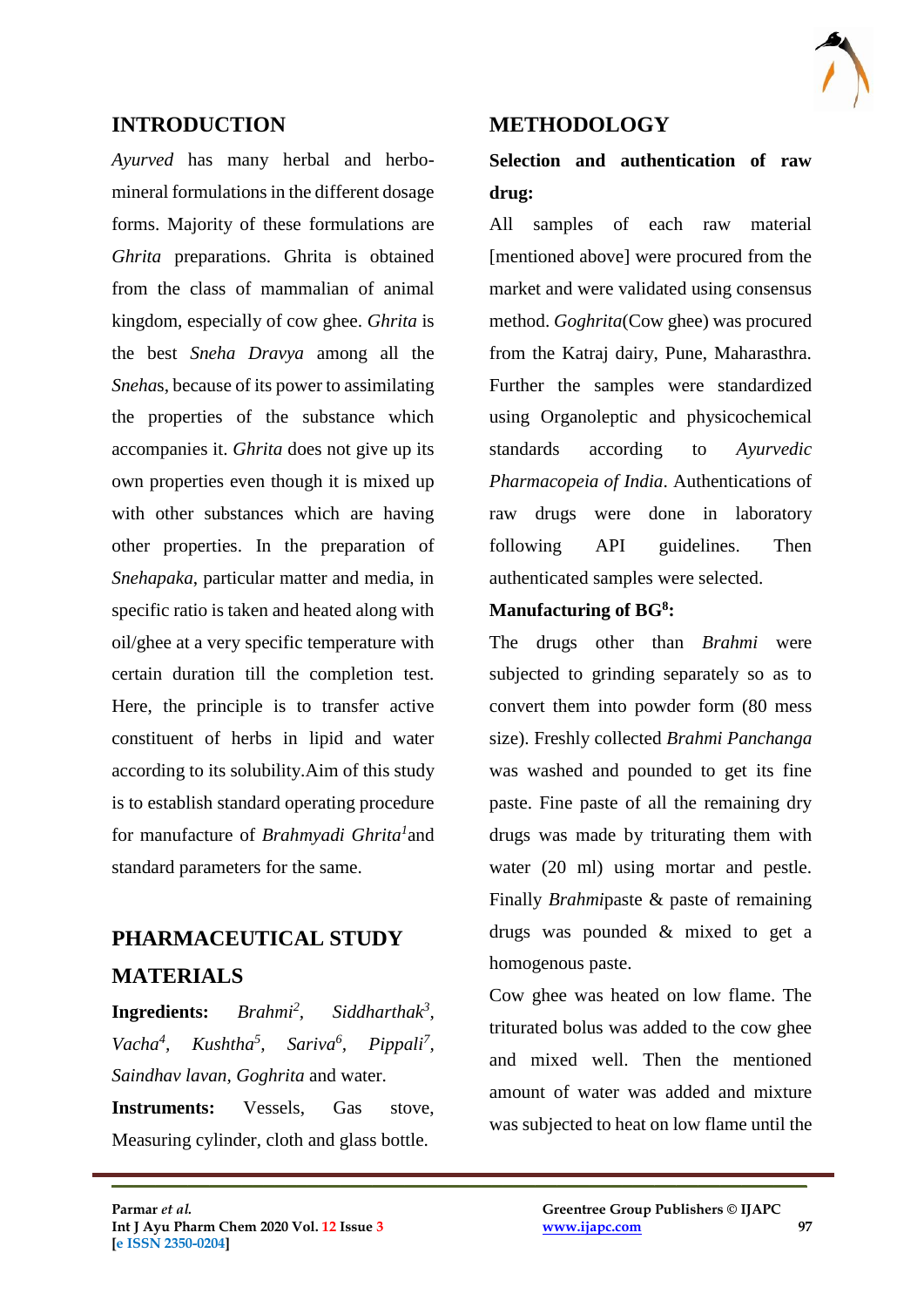

testing criteria occurred. As the fulfilment of testing criteria achieved the prepared *Brahmyadi Ghrita* was filtered through a clean cotton cloth and stored in the air tight glass bottle.

### **RESULTS**

Three batches were prepared by maintaining drug proportion and temperature. These three batches were analyzed in in-house laboratory and mean score of these were taken.

**Table 1** Organoleptic parameter of BG

| Organoleptic | <b>Observation</b> |
|--------------|--------------------|
| parameter    |                    |
| Touch        | Unctuous           |
| Color        | Light greenish     |
| Taste        | $Ritter++$         |
| Odor         | Ghee odor          |

| <b>Table 2</b> Analytical parameter of BG |                     |  |
|-------------------------------------------|---------------------|--|
| <b>Analytical Parameter</b>               | <b>Reading</b>      |  |
| pH                                        |                     |  |
| Specific Gravity                          | 0.9456              |  |
| Wt/ml                                     | $0.8 \text{ wt/ml}$ |  |
| Free Fatty acid                           | 0.78%               |  |
| Moisture                                  | 0.15%               |  |
| Burto-refractometer reading               | 42.7                |  |
| Refractive index                          | 1.4543              |  |
| Saponification value                      | 293.12              |  |
| Acid value                                | 2.468               |  |

mean score was taken. **Organoleptic characters and analytical values of formulated** *BG* **are established through this study (Table 1 and 2).** These values were different from respective values of Cow ghee. This suggests that the pharmaceutical process on ghee with other drugs not only extract the lipid soluble active ingredient but also there is a chance of change in molecular structure of ghee.

### **CONCLUSIONS**

SOPs for manufacture of *Brahmyadi Ghrita*  and standard parameters for the same are established.

## **DISCUSSION**

All raw drugs used for preparation of BG were within standard limits of API. For preparation of *Brahmyadi Ghrita* standard operating procedure (SOP) was followed. Similarly three batches were prepared by maintaining drug proportion and temperature. These were analyzed and

 $\mathcal{L}_\mathcal{L}$  , and the contribution of the contribution of the contribution of the contribution of the contribution of the contribution of the contribution of the contribution of the contribution of the contribution of